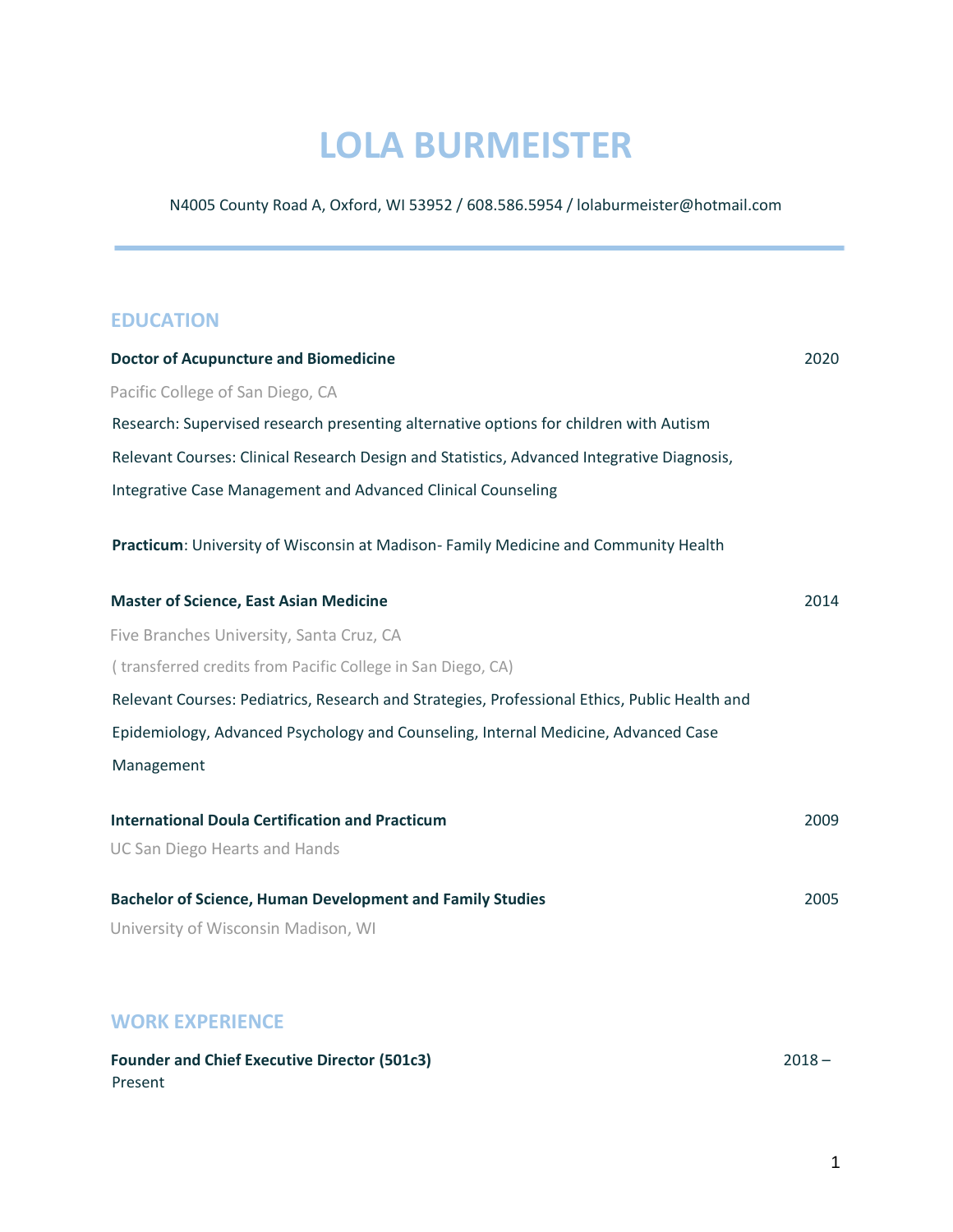2

#### Drops of Kindness Inc., Oxford, WI

- Receive patient referrals from Marquette County Social Services
- Observe, counsel and treat patients with mental health concerns
- Teach lecture series on aspects of self-care
- Direct patients to appropriate resource and referral centers
- Maintain integrated case management
- Secure funding bodies for new and existing programs
- Maintain community outreach and marketing management team

#### **Owner, Director and Lead Instructor** 2018 – Present

#### Nature Nook Healing Retreats, Oxford, WI

- Teach on the history of medicine and biomedical alternatives to diverse populations
- Recruit, interview and hire staff
- Review sales and outcomes for policy modification
- Manage marketing and outreach team

#### **Pediatric Specialist, Doctor of Acupuncture** 2015 – Present

One Well Acupuncture Clinic, Madison, Oxford and Stevens Point, WI

- Counsel patients on areas of concern with mental, emotional and spiritual health
- Provide care plan including clinical acupuncture services after comprehensive intake and diagnosis in private practice clinics
- Implement treatment plan and assess patient outcomes by integrated case management with patient doctor/pediatrician, therapist or midwife.
- Prescribe herbal formulas and dietary therapy

Self-employed, San Diego, CA, Santa Cruz, CA, and Madison, WI

- Counsel family on practices in gestation, during birth and postpartum for optimum family bonding
- Provide one-on-one support for women and their partners during childbirth, collaborate with nurses, midwives and physicians

**Doula** 2009 – Present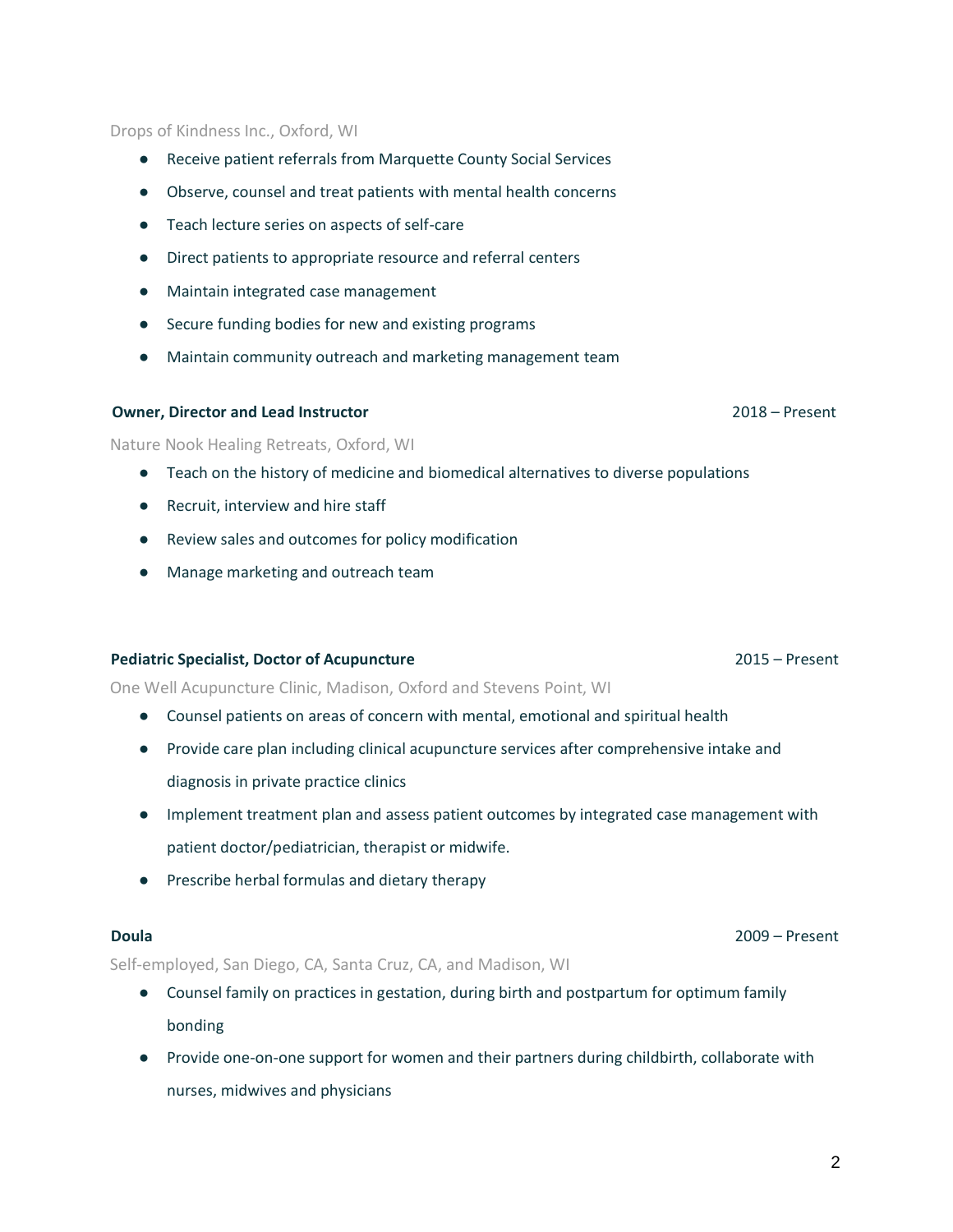- Assist in pain management using re-positioning, acupressure, or acupuncture
- Provide lactation support, postpartum care and pediatric care

#### **Senior Intern, Fellowship** 2012 – 2014

Mental Health Client Action Network (MHCAN), Santa Cruz, CA

- Counseled patients on self-care for their mental and physical health
- Diagnosed imbalances and advised on issues of daily practice, exercise therapy, herbal interventions, and supplements to improve well-being.

#### **Bilingual Inclusion Specialist** 2006 – 2008

Santa Barbara Family Care Center, Santa Barbara, CA

- Counseled and advised families through the process of diagnosis for their child
- Assessed needs of families and children through sensitive interviewing
- Provided resource and referrals based on presentation of the family and the desired future outcomes
- Assisted educators and care providers to adapt environments and curriculum to include all students equally
- Held county-wide trainings for educators and care providers
- Lectured at area conferences and invited talks regarding inclusion and access to education for all
- Advocated for child and family rights, attended IEP meetings and doctor's visits as family advocate

#### **Elementary School Counselor** 2005

Harding Elementary, Santa Barbara, CA

- Listened to student concerns about academic, emotional or social concerns
- Used strength-based approach to support resilience and outcome-based mediation
- Mediated student/teacher and teacher/parent relationships
- Connected families and children with area resource and referral options.

#### **Youth Counselor, Group Leader** 2004 – 2005

Briar Patch Shelter, Madison, WI

- Counseled multicultural, LGBTQ-Plus youth regarding family and social concerns
- Taught group lessons on coping strategies for stress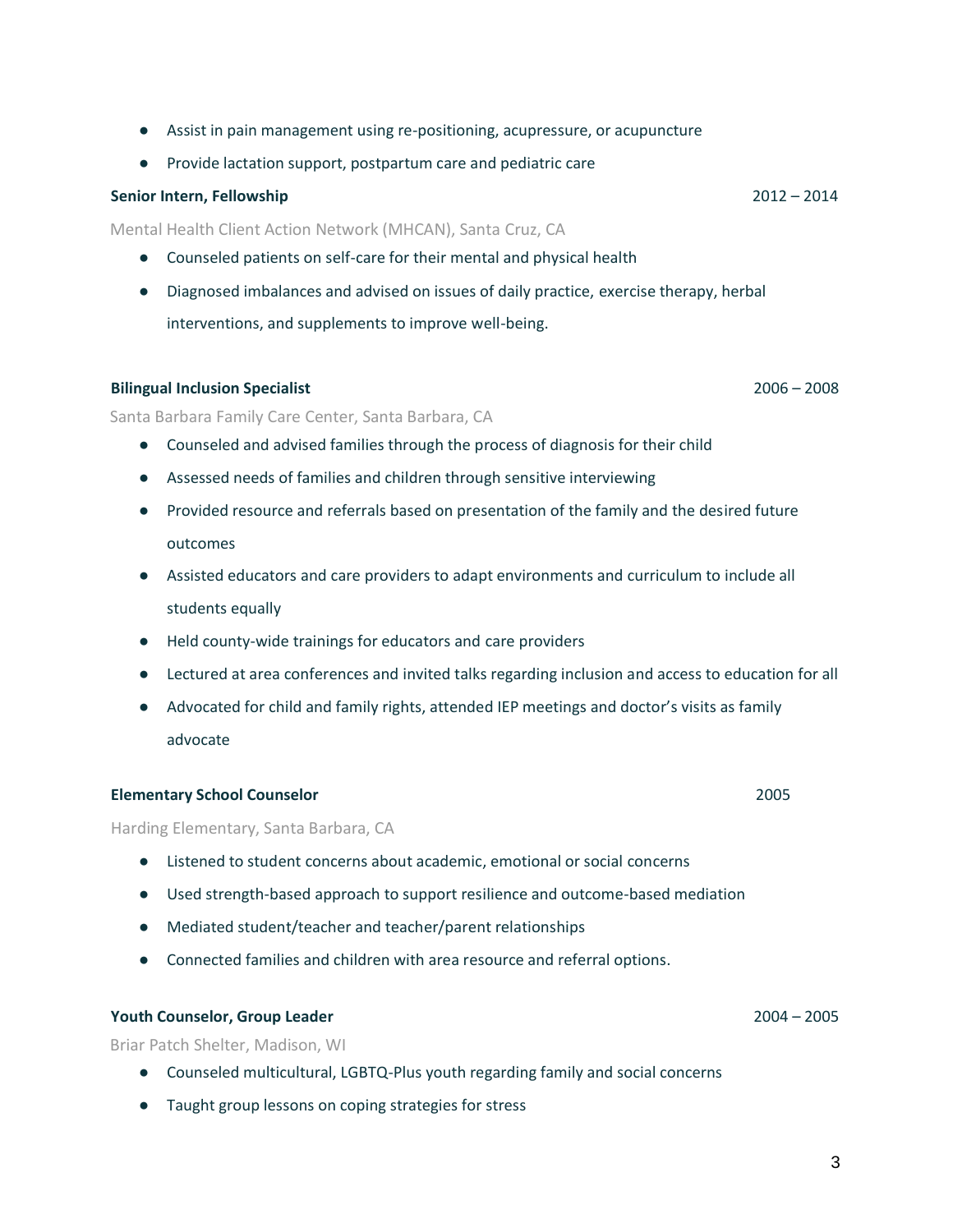- Provided mediation for multicultural children and families in crisis
- Employed areas of behavioral psychology and solution-focused questioning to draft collective goals of care
- Lead group activities for "care net"; a multicultural and inclusive response to social discord

#### **AWARDS & HONORS**

\$10,000 grant award for telemedicine equipment by the state of Wisconsin \$1000 scholarship award from MayWay San Francisco for thesis paper Helping Children with Autism, A Chinese Medical Perspective

### **RESEARCH / TEACHING EXPERIENCE**

| <b>Qi Gong Sensory Training Institute, Trainer</b>                                                     | $2015 - 2019$ |
|--------------------------------------------------------------------------------------------------------|---------------|
| Taught families and care providers Medical Qi Gong to assist in the development of sensory integration |               |
| for people with Autism. Collected case studies and coded outcomes for post-doctoral research.          |               |

| <b>Healing Thyself, Marquette County Cooperative</b>                                                         | 2018          |
|--------------------------------------------------------------------------------------------------------------|---------------|
| Taught open lecture series advising daily practice to obtain maximum health.                                 |               |
| University of Wisconsin-Botany Hall, Lecturer                                                                | 2016          |
| Taught lecture series on biomedicine and the healing arts for medical students.                              |               |
|                                                                                                              |               |
| Allen Centennial Gardens, UW Madison Campus                                                                  | 2016          |
| Guest lecturer for healing botanicals for topical and internal use. Consultant for healing plant exhibits at |               |
| the centennial garden.                                                                                       |               |
| <b>McFarland Family Wellness Center in McFarland, Wisconsin</b>                                              | January, 2015 |
|                                                                                                              |               |
| Taught courses related to Autism, ADHD, and allergies and family medicine.                                   |               |
|                                                                                                              |               |

#### **COMMUNITY INVOLVEMENT**

| <b>Marquette County Board of Health Advisory Council</b> | $2019 -$ Present |
|----------------------------------------------------------|------------------|
|----------------------------------------------------------|------------------|